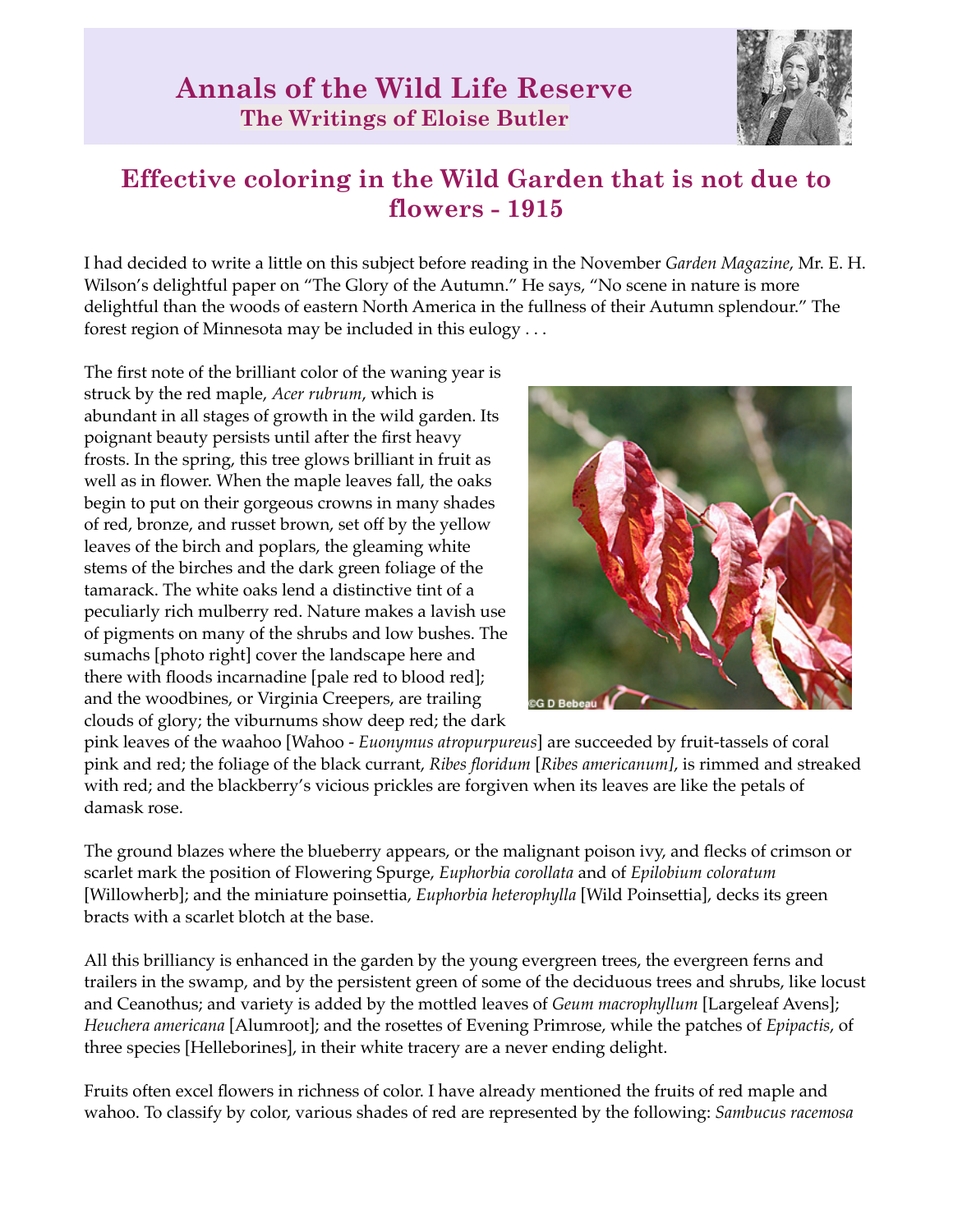

[Red Elderberry - photo left], appears early in summer, a veritable Queen of Sheba against a background of green; the birds scarcely allow us a glimpse of the sweet Juneberry, and the children cull the fragrant strawberries on the hillsides; the brilliant pomes of the hawthorns and the rosehips endure for a longer period, also the fruits of mountain ash. The red raspberry disappears quickly, but not in the same way; the Strawberry-blite, *Chenopodium capitatum*; or the Red Baneberry; the fruits of Trillium; *Smilacina* [False Solomon's Seal - *Maianthemum*]; Jack-in-the-pulpit; Wild Calla; Green Dragon Twisted Stalk; Bearberry; Coral Berry, *Ilex verticillata* [Winterberry]; Canadian holly; *Lonicera*; and of the vines - Bittersweet; Matrimony vine; and *Solanum dulcamara* [Climbing Nightshade]. The bright berries of *Panax quinquefolius* [American Ginseng] may not escape the ginseng hunter, but he

passes by the smaller *P. trifolius* [Dwarf Ginseng].

Birds and children quickly despoil the various cherries and the yellowish red wild plum and the buffalo berry of their fruits, but the swamp affords some protection from children to Bunchberry, (*Cornus canadensis*); Cranberries; May Apple, *Mitchella repens* [Partridge Berry]; Dewberry; Red currant. The introduced Boxberry, *Gaultheria procumbens* [Eastern Teaberry]; and Mountain cranberry [Lingon-berry], *Vaccinium vitis-idaea*, are too sparse to attract attention. The large, showy thyrsi of the Staghorn Sumac must not be omitted from this list; neither many vermilion-hued fungi -- the red cup of early spring, *Sarcoscypha coccinea*; the Swamp *Boletus pictus* [*Boletus edulis*]; the little *Hygrophorus conicus* [Witch's Hat]; rosy *russulas*, and the deadly *Amanita muscaria*. Very pleasing, too, are the red tipped lichens, species of *Cladonia*. I had nearly forgotten the berry-like fruit of "Ground Hemlock," *Taxus canadensis* [American or Canada Yew]; and the beautiful High-bush Cranberry [photo], delicious preserves for the Bohemian waxwing and jelly for humans.





Among blue or purple fruits we have the wonderful blues of Cohosh [photo left], Clintonia, of *Cornus amomum* [Silky Dogwood]; *C. circinata* [*C. rugosa* - Round-leaved Dogwood]; *C. alternifolia* [Pagoda Dogwood]. Other blues, lighter or darker, are blueberries, grapes, Moonseed (*Menispermum*), fruits of Woodbine, Juniper, *Lonicera caerulea* [*Lonicera villosa*, Blue Honeysuckle]; *Viburnum pubescens* [*Viburnum dentatum*, Southern Arrowwood].

Dark purple or black fruits: Buckthorn, *Rhamnus alnifolia* [Alderleaf Buckthorn]; blackberry; Thimbleberry, *Rubus occidentalis*; Sheepberry; *Smilax* of several species [Carrion Flower and Greenbriars]; Black currant, *Ribes floridum* [*Ribes americanum*]; *Aralia nudicaulis* [Wild Sarsaparilla]; *Aralia racemosa* [American Spikenard]; Solomon's seal; Gooseberry; Chokeberry; *Sambucus* 

*canadensis* [Common or Canada Elderberry]; Hackberry, purplish-brown in color.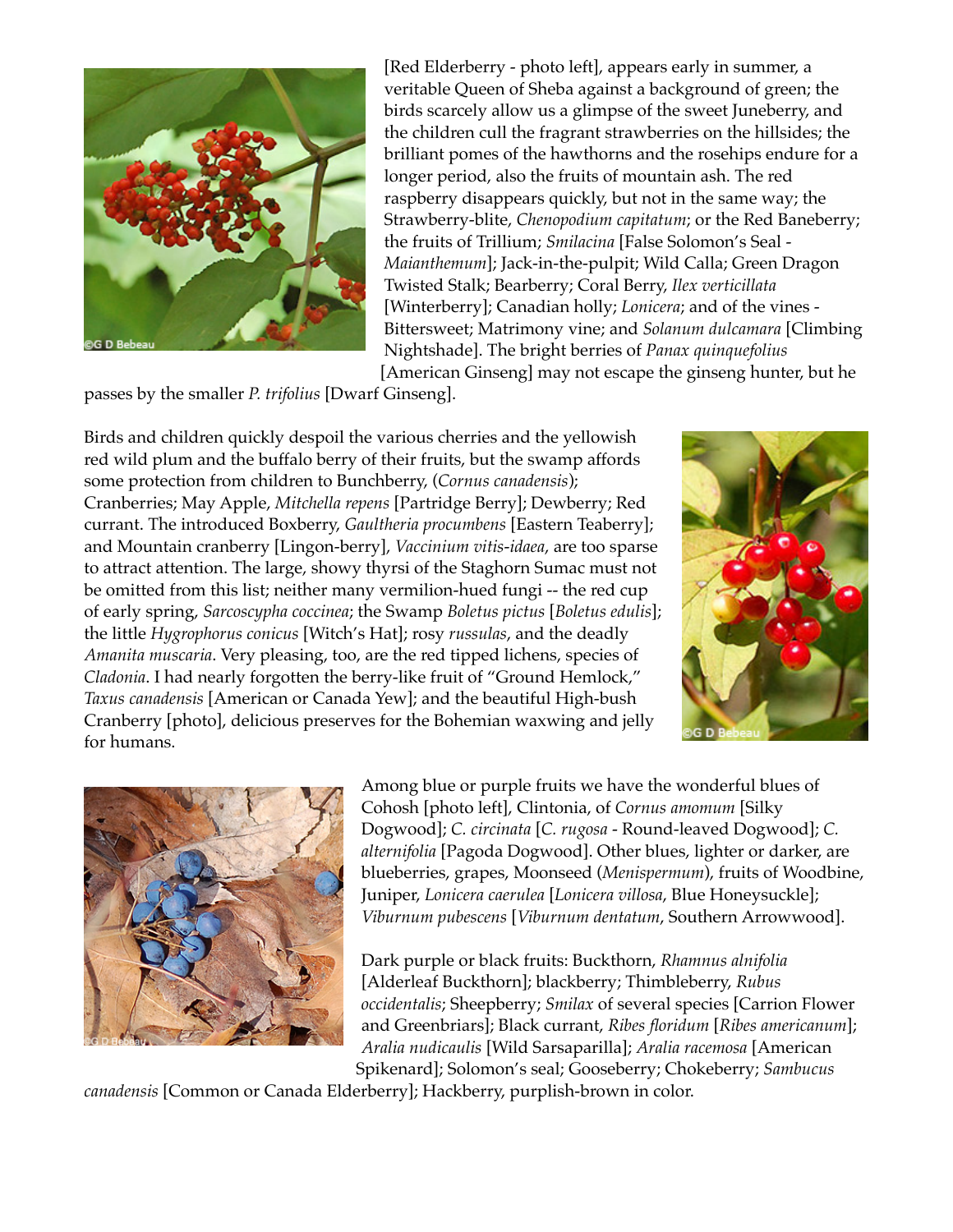Yellow fruits: *Crataegus punctata* [Dotted Hawthorn]; Horse Gentian, *Triosteum perfoliatum;* Deerberry; Chokecherry var. *leucocarpa [Prunus virginiana* var. *leucocarpa* - usually considered an amber color version of *P. virginiana*]

Greenish white or white fruits: Snowberry; Creeping Snowberry, *Chiogenes hispidula* [*Gaultheria hispidula*]; Wolfberry; White baneberry; Poison Ivy; Poison sumach; *Cornus asperifolia* [Toughleaf dogwood]; *C. Baileyi* [a cultivar of *Cornus sericea* - Redosier Dogwood]; *C. stolonifera* [*Cornus sericea* - Redosier Dogwood]; *C. paniculata* [*Cornus racemosa* - Gray Dogwood]. The fruits of white baneberry and *Cornus paniculata* [photo right] are given additional beauty by their red stalks. Under this head may be placed the fluffy appendages of dry fruits or seeds which add in their season a conspicuous note to the landscape: Clematis; Cotton grass, *Eriophorum angustifolium*; the pappus of many composites, as dandelion, thistle, *Senecio* [the ragweeds], [and many others] and the appendages of seeds, as willow and milkweed.



Quaker grey and silver are furnished by many of the

Artemisias, by the foliage and fruit of the Silverberry, *Elaeagnus argentea* [*Elaeagnus commutata*]; by Poverty grass, *Hudsonia tomentosa*; Cudweed; and *Salix candida* [Sageleaf Willow].



The tones of grasses are potent to charm and almost defy classification. I will mention a few of my favorites without attempting to define the color: Indian Grass, *Sorghastrum nutans*; *Andropogon scoparius* [*Schizachyrium scoparium* - Little Bluestem]; *A. furcatus* [*Andropogon gerardii* - Big Bluestem - photo left]; *Eragrostis pectinacea* [Tufted Lovegrass]; *Phragmites communis* [*Phragmites australis* - Common reed]; *Bromus ciliatus* [Fringed Brome]; *Glyceria canadensis* [Rattlesnake Manna grass]; and of the sedges: *Scirpus validus* [Soft-stem Bullrush]; *S. sylvanticus* [S*cirpus expansus* - Woodland Bullrush], and *S. atrovirens* [Green Bullrush].

Our Oaks, except *Quercus macrocarpa*, retain their leaves in winter, and though turned to dusky brown, still give variety to the landscape. When the birds have eaten the fruit and the deciduous trees and shrubs are bare,

the stems of dogwoods and roses make a cordon of red and purple about the garden swamp, and the willows light up gray days with sunshine-yellow. The sense of color can also be gratified in noting the gradations of tints in trunk, branches and outmost twigs. It is interesting to distinguish trees by the color of their bark as well as by their leaf forms and general architecture. The twigs of trees show soft, bright tints, and there is much individuality in the color of buds. To



note but a few: The mouse-colored buds of Box Elder; the Bitter nut, sulfur tinted; the American elm, appleseed brown; those of Basswood like red shellac [photo right]. Of course, the color of tree trunks